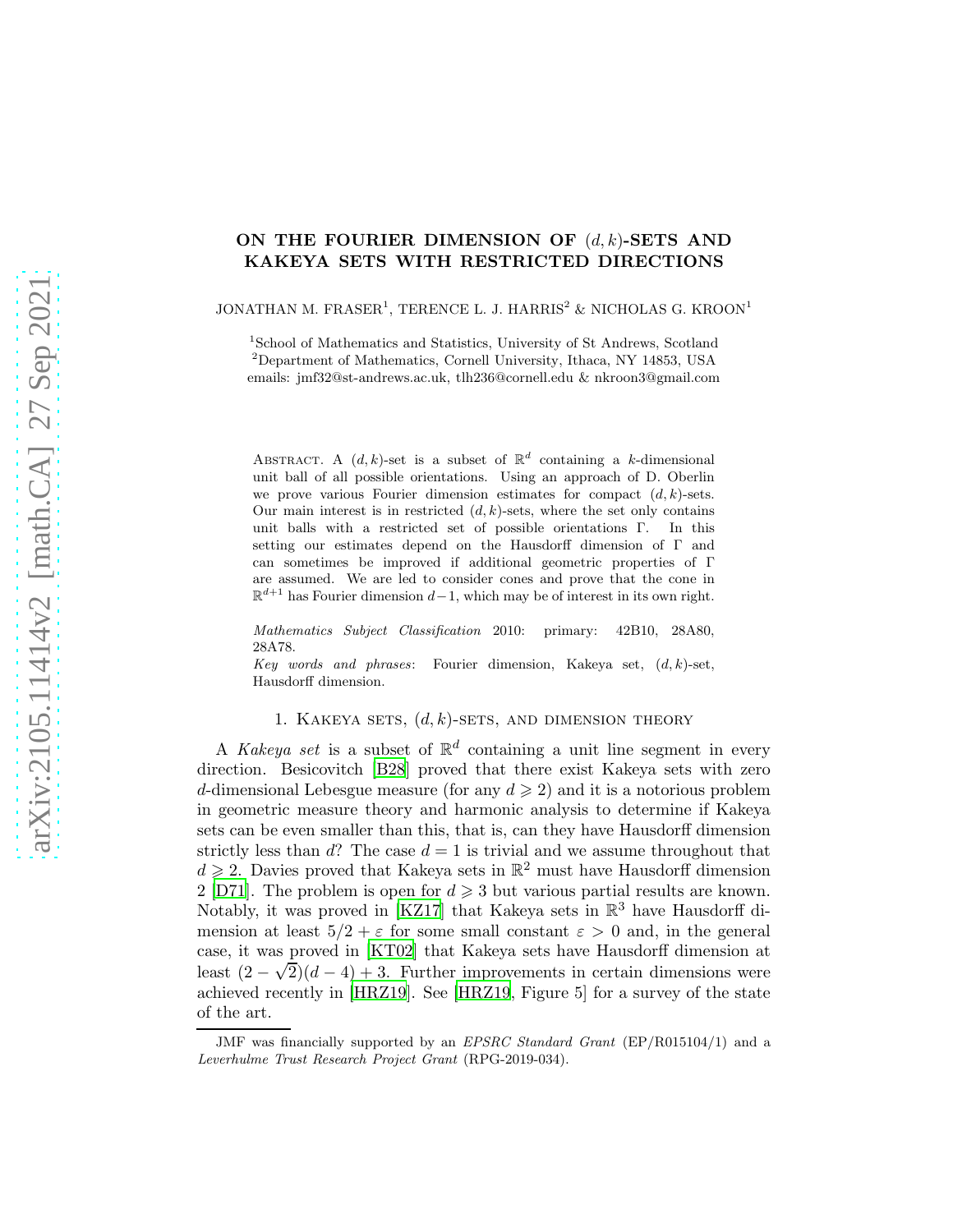Oberlin gave a Fourier analytic proof of Davies' result [\[O06](#page-12-3)] which actually establishes something stronger: a compact Kakeya set in  $\mathbb{R}^2$  must have Fourier dimension 2. Oberlin's result and proof are the starting point for our work and we use his general approach to study variants of the Kakeya problem, especially  $(d, k)$ -sets with restricted orientations.

A  $(d, k)$ -set is a subset of  $\mathbb{R}^d$  containing a k-dimensional unit ball of all possible orientations. As such,  $(d, 1)$ -sets are Kakeya sets. We give a more formal definition below. One can now ask if  $(d, k)$ -sets with zero d-dimensional Lebesgue measure exist for  $d > k \ge 2$ ? In fact, this is an open problem in general but it is conjectured that no such sets exist. Falconer [\[F80](#page-12-4)] proved that  $(d, k)$ -sets have positive measure whenever  $k > d/2$ . Around the same time Marstrand [\[M79](#page-12-5)] proved that  $(3, 2)$ -sets have positive 3-dimensional measure using a different approach. This result has subsequently been strengthened by Bourgain [\[B91](#page-11-2)] and R. Oberlin [\[O10](#page-12-6)]. As far as we know the state of the art is that  $(d, k)$ -sets necessarily have positive Lebesgue measure when  $(1 + \sqrt{2})^{k-1} + k > d$ , see [\[M15](#page-12-7), Chapter 24] and the survey [\[M19](#page-12-8)].

Our main interest is in restricted  $(d, k)$ -sets, which we introduce now, and in estimates for the Fourier dimension. The Grassmannian manifold  $G(d, k)$ consists of all k-dimensional subspaces of  $\mathbb{R}^d$ . This is a smooth compact manifold of dimension  $k(d - k)$ , see [\[M95](#page-12-9)]. To formally define  $(d, k)$ -sets it is convenient to associate each subspace  $s \in G(d, k)$  with an orthonormal basis  ${x_1^s, x_2^s, \ldots, x_k^s} \subseteq \mathbb{R}^d$ . In what follows it should be clear that the specific choice of basis is irrelevant. Let  $\Gamma \subseteq G(d, k)$ . If  $E \subseteq \mathbb{R}^d$  is a  $(d, k, \Gamma)$ -set, then for all  $s \in \Gamma$  there exists a translation  $t_s \in \mathbb{R}^d$  such that

$$
t_s + \sum_{i=1}^{k} r_i x_i^s \in E
$$

for all  $r = (r_1, r_2, \ldots, r_k) \in [0, 1]^k$ . In particular, a  $(d, k)$ -set is a  $(d, k, G(d, k))$ set. We aim to bound the Fourier dimension of compact  $(d, k, \Gamma)$ -sets in terms of d, k, and geometric properties of Γ. The Fourier dimension of a set is bounded above by the Hausdorff dimension, hence lower bounds for the Fourier dimension give lower bounds for Hausdorff dimension. A related problem was considered by Oberlin [\[O14](#page-12-10)]. This paper considers sets in  $\mathbb{R}^d$  containing certain families of affine hyperplanes. If the Hausdorff dimension of the family is large enough, then it is proved in [\[O14,](#page-12-10) Theorem 1.3] that the Lebesgue measure of the set must be positive.

The Fourier transform of a Lebesgue integrable, complex-valued function f on  $\mathbb{R}^d$  is the function  $\hat{f} : \mathbb{R}^d \to \mathbb{C}$  given by

$$
\hat{f}(\xi) = \int_{\mathbb{R}^d} f(x)e^{-2\pi i\xi \cdot x} \, \mathrm{d}x.
$$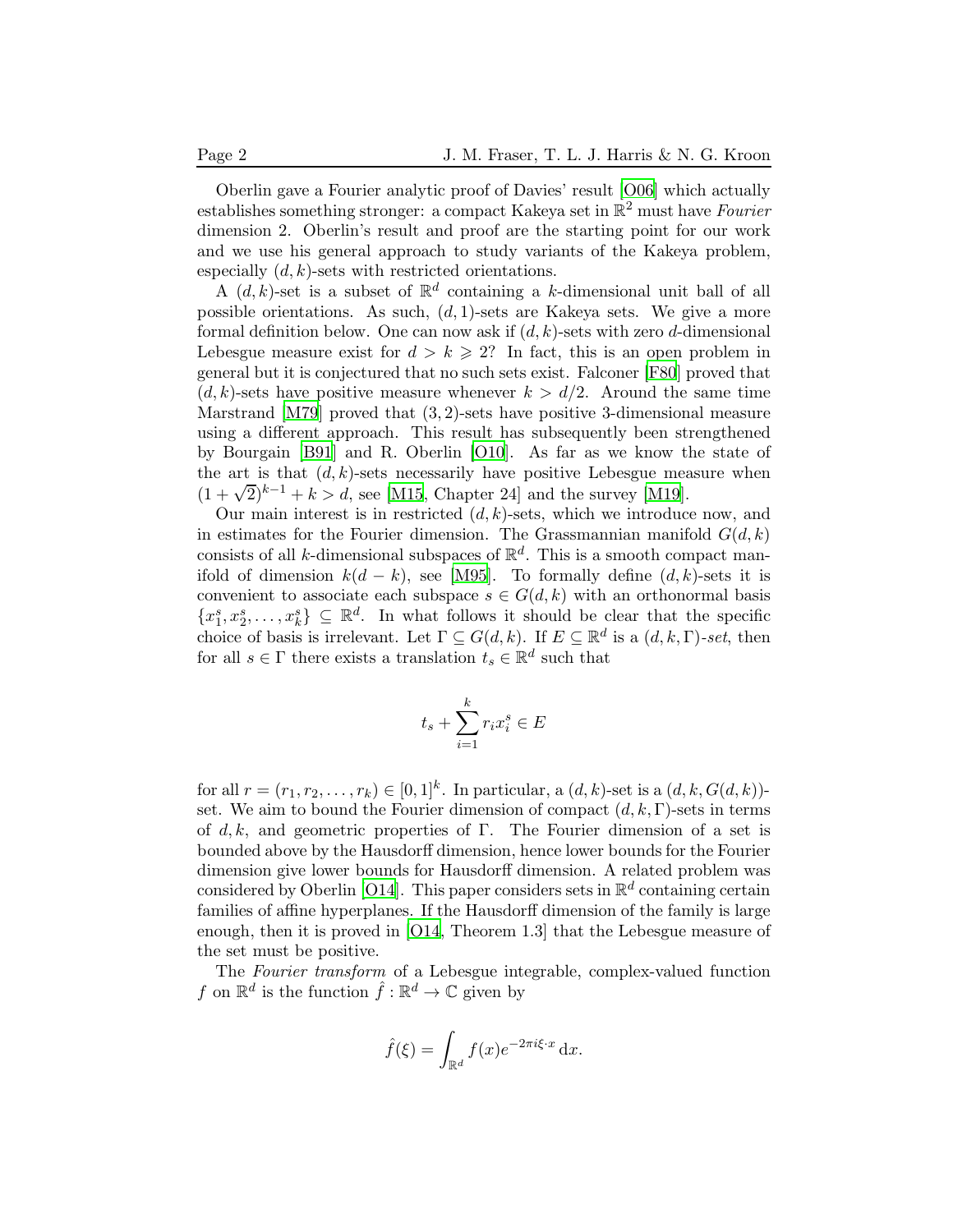Analogously, the Fourier transform of a Borel measure  $\mu$  on  $\mathbb{R}^d$  is the function  $\hat{\mu}: \mathbb{R}^d \to \mathbb{C}$  given by

$$
\hat{\mu}(\xi) = \int_{\mathbb{R}^d} e^{-2\pi i \xi \cdot x} \, \mathrm{d}\mu(x).
$$

We write  $\mathcal{M}(E)$  to denote the set of all Borel probability measures supported on a closed set E. Throughout we write  $A \leq B$  to mean there is a constant  $c > 0$  such that  $A \leq cB$ . If the implicit constant c depends on another parameter  $\varepsilon$  we write  $A \leq_{\varepsilon} B$ . The Fourier dimension of a closed set  $E \subseteq \mathbb{R}^d$  is then

$$
\dim_{\mathrm{F}} E = \sup \{ 0 \leq s \leq d : \exists \, \mu \in \mathcal{M}(E) \text{ such that } |\hat{\mu}(\xi)| \lesssim_s |\xi|^{-s/2} \}.
$$

By relating energy to the Fourier transform, it is straightforward to see that  $\dim_{\text{F}} E \leq \dim_{\text{H}} E$ , see [\[M15\]](#page-12-7), where  $\dim_{\text{H}}$  denotes Hausdorff dimension.

There exist sets in  $\mathbb{R}^d$  with Fourier dimension d but zero d-dimensional Lebesgue measure. For example, Besicovitch sets in  $\mathbb{R}^2$ . However, if we know that the Fourier decay of a measure  $\mu \in \mathcal{M}(E)$  is "even better" than is required for full dimension, i.e. if there exists  $\varepsilon > 0$  such that

$$
|\widehat{\mu}(\xi)|\lesssim_\varepsilon |\xi|^{-(d+\varepsilon)/2}
$$

then  $E \subseteq \mathbb{R}^d$  not only has full Fourier dimension, but also positive ddimensional Lebesgue measure. Interestingly, there is no implication in the other direction. More precisely, there exist compact subsets of  $\mathbb{R}^d$  with positive Lebesgue measure but with Fourier dimension equal to 0, see [\[EPS15](#page-12-11), Example 18]. In particular, none of the Fourier dimension estimates we provide in this paper are implied by statements about positivity of Lebesgue measure.

We metrise  $G(d, k)$  using the Hausdorff distance. The Hausdorff distance between two non-empty compact subsets  $A, B$  of a compact metric space  $(X, d)$ is given by

$$
d_H(A, B) = \max \left\{ \sup_{a \in A} \inf_{b \in B} d(a, b), \sup_{b \in B} \inf_{a \in A} d(b, a) \right\}.
$$

The metric we use on  $G(d, k)$  is then

<span id="page-2-0"></span>(1.1) 
$$
d_{(d,k)}(s,t) = d_H(s \cap S^{d-1}, t \cap S^{d-1})
$$

for  $s, t \in G(d, k)$  and where  $S^{d-1}$  is the unit sphere in  $\mathbb{R}^d$ .

### 2. Results and applications

We state our main result in terms of an abstract scaling condition, which we refer to as  $\beta$ -scaling. We then apply this result in two different ways to obtain less abstract corollaries. Given  $\xi \in \mathbb{R}^d \setminus \{0\}$  and  $\eta > 0$ , let

$$
S_{\xi,\eta} = \{s \in G(d,k) : |\xi \cdot x_i^s| < \eta|\xi|, \ \forall \, i = 1,\ldots,k\}.
$$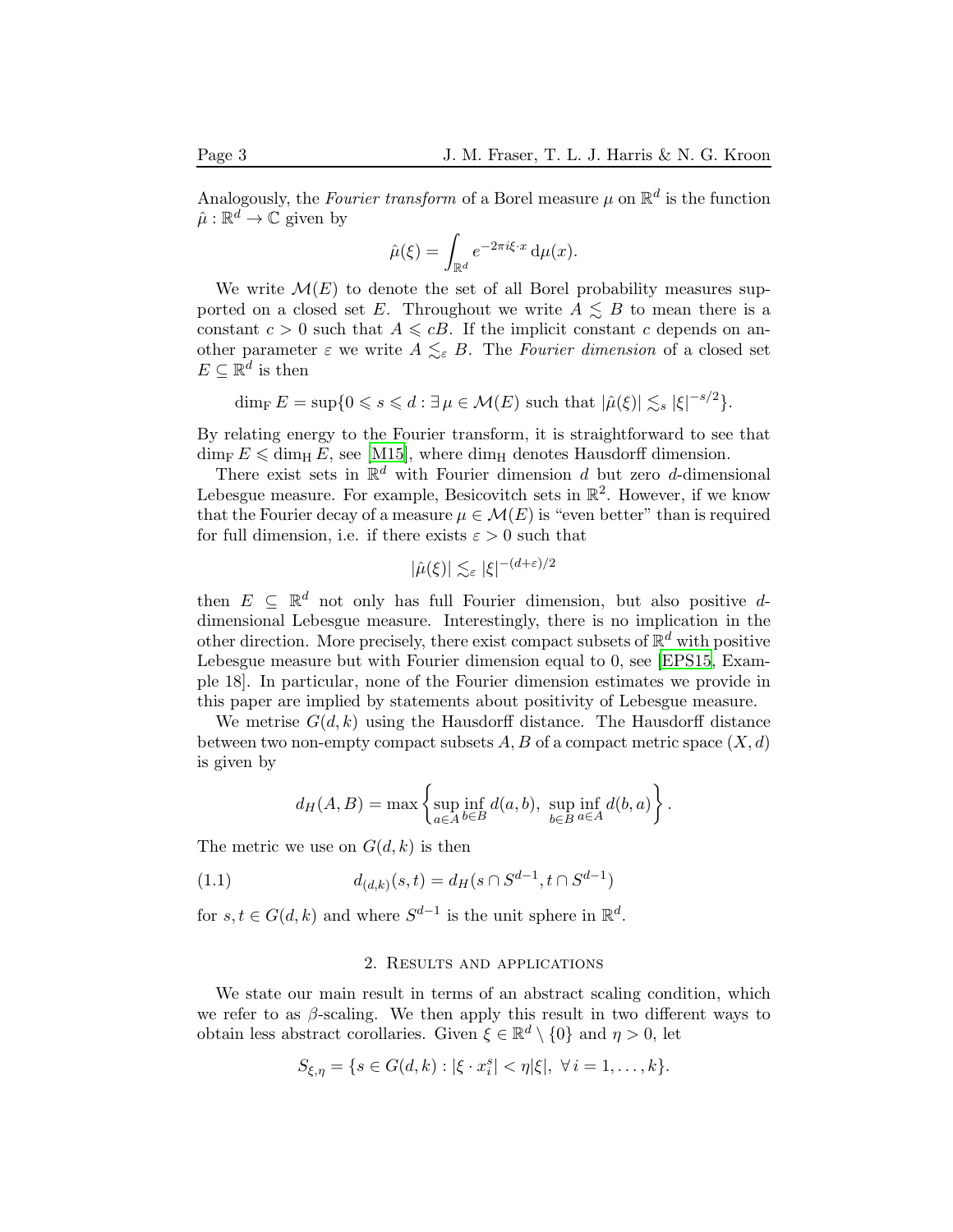Essentially,  $s \in S_{\xi,\eta}$  if it is in an  $\eta$ -neighbourhood of the orthogonal complement of ξ. We say  $\Gamma \subseteq G(d,k)$  is β-scaling for  $\beta \geq 0$  if it supports a Borel measure  $\gamma$  such that

$$
\gamma(S_{\xi,\eta})\lesssim_{\beta}\eta^{\beta}
$$

for all  $\xi \in \mathbb{R}^d \setminus \{0\}$  and  $\eta > 0$ .

<span id="page-3-0"></span>**Theorem 2.1.** Let  $\Gamma \subseteq G(d,k)$  and assume  $\Gamma$  is  $\beta$ -scaling. Let  $E \subseteq \mathbb{R}^d$  be a compact  $(d, k, \Gamma)$ -set. Then

$$
\dim_{\mathrm{F}} E \geqslant \min\{2\beta, d\}.
$$

Moreover, if  $\beta > d/2$ , then E has positive d-dimensional Lebesgue measure.

We defer the proof of Theorem [2.1](#page-3-0) to Section [3.](#page-5-0) Our first application of Theorem [2.1](#page-3-0) is to bound the Fourier dimension of  $(d, k, \Gamma)$ -sets from below in terms of the Hausdorff dimension of Γ. The next result guarantees that  $\Gamma$  is  $\beta$ -scaling if its Hausdorff dimension is sufficiently large.

<span id="page-3-1"></span>**Proposition 2.2.** Let  $\Gamma \subseteq G(d,k)$  and suppose  $k(d-1-k) < b < \dim_{\text{H}} \Gamma$ . Then  $\Gamma$  is  $(b - k(d - 1 - k))$ -scaling.

We defer the proof of Theorem [2.2](#page-3-1) to Section [4.](#page-7-0) Combining Theorem [2.1](#page-3-0) and Proposition [2.2](#page-3-1) we immediately get the following result.

<span id="page-3-2"></span>Corollary 2.3. Let  $\Gamma \subseteq G(d,k)$  and  $E \subseteq \mathbb{R}^d$  be a compact  $(d,k,\Gamma)$ -set. If  $2(\dim_{\mathrm{H}} \Gamma - k(d-1-k)) \leq d$ , then

 $\dim_{\mathrm{F}} E \geqslant 2(\dim_{\mathrm{H}} \Gamma - k(d-1-k)).$ 

Otherwise, if  $2(\dim_{\text{H}} \Gamma - k(d-1-k)) > d$ , then  $\dim_{\text{F}} E = d$  and E has positive d-dimensional Lebesgue measure.

The special case of Corollary [2.3](#page-3-2) when  $d = 2 > 1 = k$  was proved in [\[O06](#page-12-3)]. The final conclusion of Corollary [2.3](#page-3-2) giving conditions guaranteeing positive measure can be deduced from [\[O14](#page-12-10), Theorem 1.3], but our Fourier dimension estimates are new to the best of our knowledge. Corollary [2.3](#page-3-2) is sharp in the sense that for arbitrary  $d > k$  there exist  $(d, k, \Gamma)$ -sets E with  $\dim_{\text{H}} \Gamma = k(d-1-k)$  and  $\dim_{\text{F}} E = 0$ . Such sets can be constructed by choosing  $V \in G(d, d-1)$  and then  $\Gamma$  to be all k-dimensional subspaces of  $\mathbb{R}^d$ which lie in V. With this choice of  $\Gamma$  in place,  $V \cap B(0, 1)$  is a compact  $(d, k, \Gamma)$ set and has Fourier dimension 0 since any subset of a hyperplane always has Fourier dimension 0.

Specialising to  $(d, k)$ -sets, we recover Falconer's result for  $k > d/2$  and obtain new Fourier dimension bounds.

<span id="page-3-3"></span>**Corollary 2.4.** Let  $E \subseteq \mathbb{R}^d$  be a compact  $(d, k)$ -set. If  $k \leq d/2$ , then

dim<sub>F</sub>  $E \geqslant 2k$ .

Otherwise, if  $k > d/2$ , then dim<sub>F</sub>  $E = d$  and E has positive d-dimensional Lebesgue measure.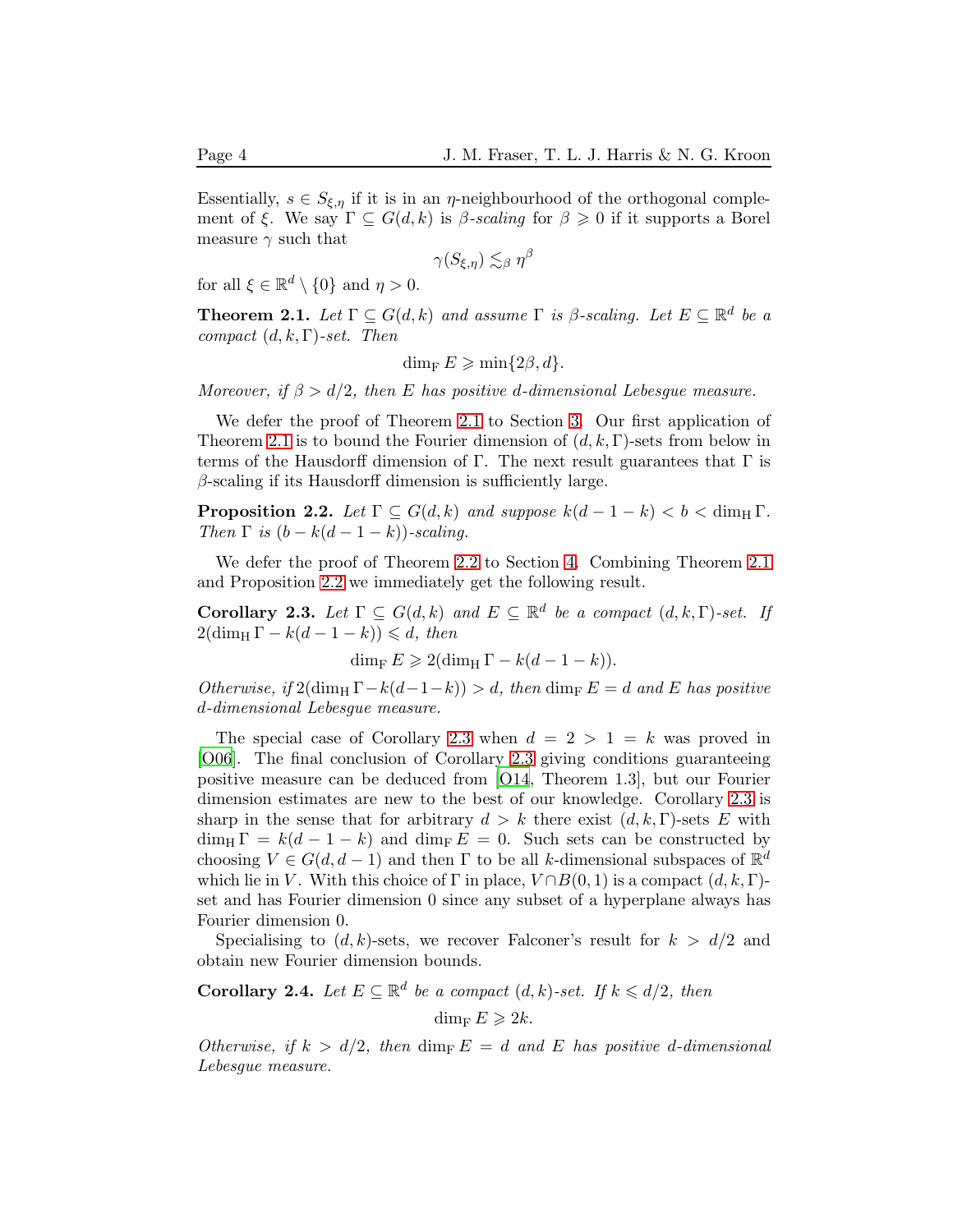To motivate these results, briefly consider compact  $(3, 2)$ -sets which are known to have positive 3-dimensional Lebesgue measure. Corollary [2.3](#page-3-2) provides a strengthening of this result by giving the same conclusion with only the requirement that the set of orientations has Hausdorff dimension  $> 3/2$ . Recall that the dimension of the set of available orientations is 2. However, a further improvement is possible using [\[O14](#page-12-10), Theorem 1.3]. From this result it may be shown that the conclusion of positive measure can be reached with a set of orientations of dimensions  $> 1$ . Moreover, this is sharp since if dim<sub>H</sub>  $\Gamma = 1$ , then  $(3, 2, \Gamma)$ -sets can have zero 3-dimensional Lebesgue measure. For example, consider the product of a Besicovitch set  $E' \in \mathbb{R}^2$  (that is, a Kakeya set with zero 2-dimensional measure) with a unit line segment. By disintegration of 3-dimensional Lebesgue measure we see that  $E = E' \times [0, 1]$ is a null set and, moreover, is a  $(3, 2, \Gamma)$  with dim<sub>H</sub>  $\Gamma = 1$ . Higher dimensional versions of this construction are also possible but left to the reader.

Next we point out that Theorem [2.1](#page-3-0) often gives an improvement over Corollary [2.3](#page-3-2) if there is additional geometric information known about Γ. There are many examples possible here and so we just highlight some of our favourites. Generally, better estimates will be possible for sets  $\Gamma$  which stay sufficiently far away from hyperplanes.

Let  $d \geq 3$  and identify  $G(d, 1)$  and  $S^{d-1}$  in the natural way. We say a set  $\Gamma \subset G(d,1)$  is a non-degenerate sphere if it is a  $(d-2)$ -dimensional sphere with diameter strictly less than 2, that is, it is not the intersection of  $S^{d-1}$ with a hyperplane.

<span id="page-4-0"></span>**Proposition 2.5.** Let  $\Gamma \subseteq G(d, 1)$  be a non-degenerate sphere. If  $d = 3$ , then  $\Gamma$  is 1/2-scaling. If  $d \geq 4$ , then  $\Gamma$  is 1-scaling.

We defer the proof of Proposition [2.5](#page-4-0) to Section [5.](#page-8-0) As a consequence, we get the following result in the setting of restricted Kakeya sets. This is a strict improvement over Corollary [2.3](#page-3-2) which does not give any non-trivial lower bounds in this setting.

<span id="page-4-1"></span>**Corollary 2.6.** Let  $E \subseteq \mathbb{R}^d$  be a compact set containing a unit line segment in a non-degenerate sphere of directions. If  $d = 3$ , then

$$
\dim_{\mathrm{F}} E \geqslant 1.
$$

If  $d \geqslant 4$ , then

$$
\dim_{\mathrm{F}} E \geqslant 2.
$$

Corollary [2.6](#page-4-1) is sharp for  $d = 3, 4$ . This can be seen by following result about cones, which may be of interest in its own right.

<span id="page-4-2"></span>**Theorem 2.1.** For  $d \geq 1$ , the cone

$$
\mathcal{C}^d = \left\{ (\xi_1, \ldots, \xi_d, \xi_{d+1}) \in \mathbb{R}^{d+1} : |(\xi_1, \ldots, \xi_d)| = |\xi_{d+1}| \right\}
$$

in  $\mathbb{R}^{d+1}$  has Fourier dimension  $d-1$ .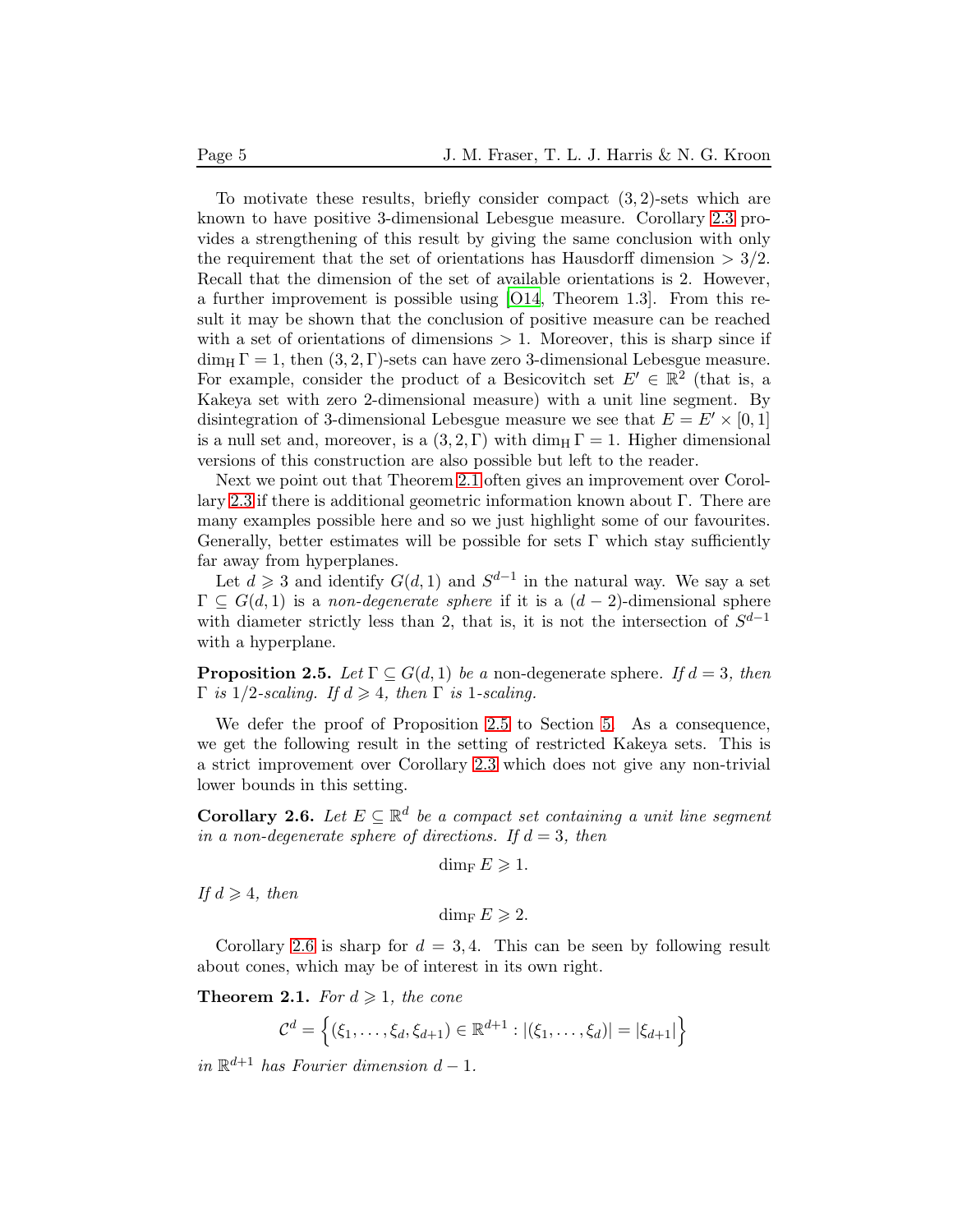We defer the proof of Theorem [2.1](#page-4-2) to Section [6.](#page-9-0)

It is perhaps noteworthy that in the case  $d \geq 4$  in the above, we get the same lower bound for the Fourier dimension as that for genuine Kakeya sets, where lines in every direction are present, not just in a non-degenerate sphere of directions, see Corollary [2.4.](#page-3-3) Moreover, the non-degeneracy condition is necessary in the above, since a hyperplane contains a unit line segment in a  $(d-2)$ -dimensional sphere of directions, but has Fourier dimension 0.

We note that Corollary [2.6](#page-4-1) gives non-trivial lower bounds for the Hausdorff dimension of restricted Kakeya sets E in the case  $d \geq 4$ . However, these bounds can be improved in all dimensions by noting that the orthogonal projection of such  $E$  onto the hyperplane orthogonal to the subspace spanned by the centre of  $\Gamma$  is a genuine Kakeya set living in ambient dimension  $d-1$ . Then, since Hausdorff dimension cannot increase under projection, one can bound dim<sub>H</sub> E from below by applying the state of the art estimates for the Kakeya problem. We observe that Fourier dimension can (rather easily) increase under projection, and so such a reduction is not possible for Fourier dimension.

#### 3. Proof of Theorem [2.1](#page-3-0)

<span id="page-5-0"></span>Write  $C_c^{\infty}(\mathbb{R})$  for the space of infinitely differentiable functions with compact support. Let  $\phi \in C_c^{\infty}(\mathbb{R})$  be nonnegative with support spt  $\phi \subseteq [0,1]$  and such that  $\int_0^1 \phi(x) dx = 1$ . Observe that the Fourier transform of  $\phi$  is bounded above by 1 since

$$
|\hat{\phi}(\xi)| \leq \left| \int_0^1 \phi(x) e^{-2\pi i \xi x} dx \right| \leq \int_0^1 \phi(x) \left| e^{-2\pi i \xi x} \right| dx = 1.
$$

Moreover,  $\phi$  is an element of the Schwartz space  $\mathcal{S}(\mathbb{R})$ , and so  $|\hat{\phi}(\xi)|$  decays rapidly as  $|\xi| \to \infty$ , see [\[M15](#page-12-7), Chapter 3]. The following proof broadly follows Oberlin [\[O06](#page-12-3), Proposition 2], see also the exposition [\[M15](#page-12-7), Theorem 11.3]. Our main new idea is that, when considering balls in  $\mathbb{R}^d$  instead of lines in  $\mathbb{R}^2$ , one needs more understanding of the geometry of Γ, which is achieved via β-scaling. Moreover, we use a natural extension of Oberlin's argument to higher dimensions which requires multiple uses of the Schwartz function  $\phi$ .

*Proof of Theorem [2.1.](#page-3-0)* Let  $\gamma$  be the Borel measure supported on E coming from the definition of  $\beta$ -scaling. Assume for now that the map  $s \mapsto t_s$  coming from the definition of  $E$  is measurable. We address the issue of measurability at the end of the proof using a standard discretisation approach. Since  $s \mapsto t_s$ is measurable we can use the Riesz representation theorem, see [\[R87](#page-12-12), 2.14 Theorem], to define a measure  $\mu \in \mathcal{M}(E)$  by

<span id="page-5-1"></span>(3.1) 
$$
\int_{E} f d\mu = \int_{G(d,k)} \int_{[0,1]^{k}} f\left(t_{s} + \sum_{i=1}^{k} r_{i} x_{i}^{s}\right) \phi(r_{1}) \cdots \phi(r_{k}) dr d\gamma(s)
$$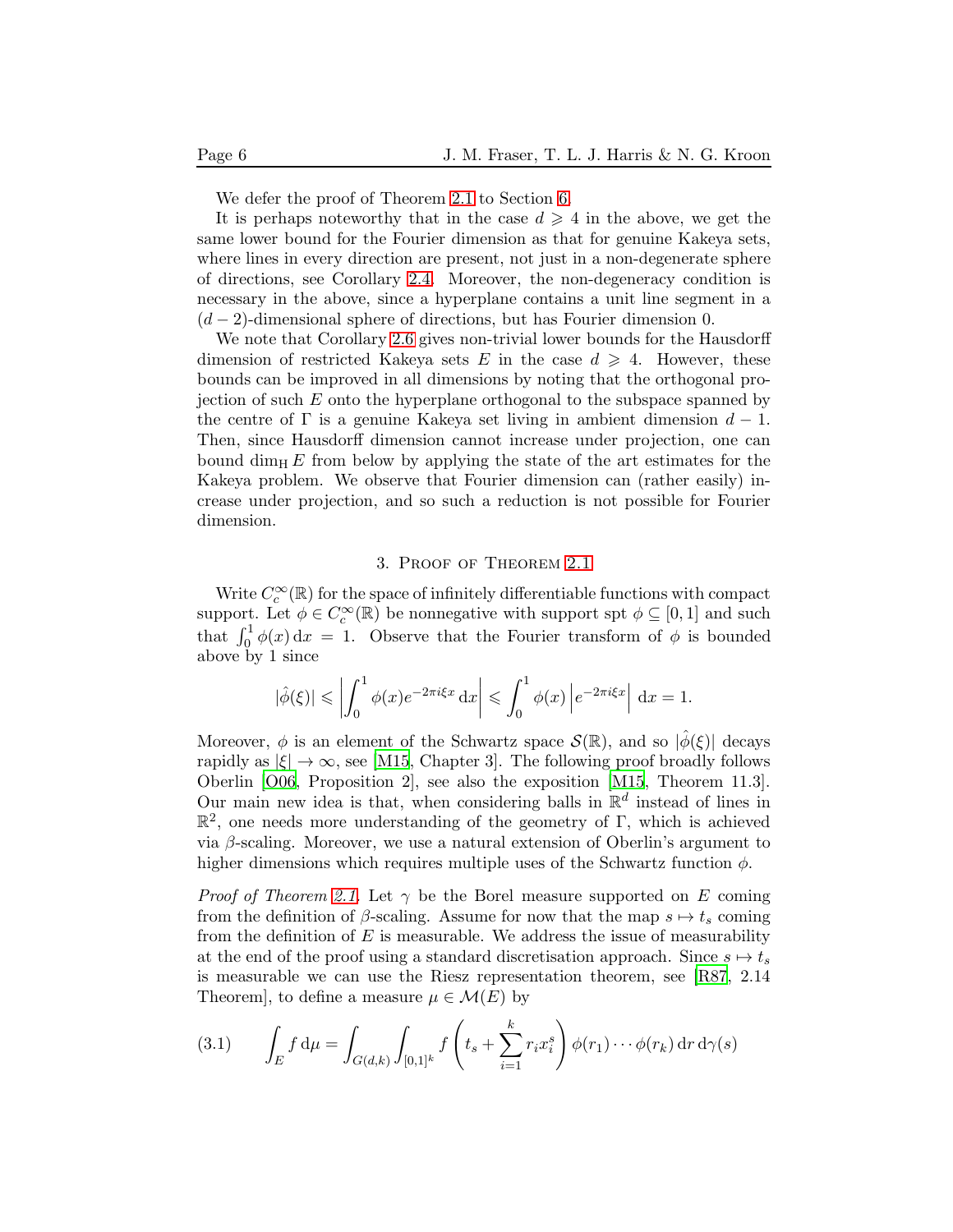for continuous functions f on  $\mathbb{R}^d$ .

Let  $\xi \in \mathbb{R}^d$  with  $|\xi| > 1$ . The Fourier transform of  $\mu$  at  $\xi \in \mathbb{R}^d$  is given by

$$
\hat{\mu}(\xi) = \int_{G(d,k)} \int_{[0,1]^k} e^{-2\pi i \left( t_s + \sum_{i=1}^k r_i x_i^s \right) \cdot \xi} \phi(r_1) \cdots \phi(r_k) \, dr \, d\gamma(s).
$$

First we integrate out the translations by

$$
\int_{[0,1]^k} e^{-2\pi i \left(t_s + \sum_{i=1}^k r_i x_i^s\right) \cdot \xi} \phi(r_1) \cdots \phi(r_k) \, dr = e^{-2\pi i t_s \cdot \xi} \prod_{i=1}^k \int_0^1 e^{-2\pi i r_i x_i^s \cdot \xi} \phi(r_i) \, dr_i.
$$

Therefore

$$
\left| e^{-2\pi i t_s \cdot \xi} \prod_{i=1}^k \int_0^1 e^{-2\pi i r_i x_i^s \cdot \xi} \phi(r_i) dr_i \right| = \prod_{i=1}^k |\hat{\phi}(\xi \cdot x_i^s)|,
$$

and

$$
|\hat{\mu}(\xi)| \leqslant \int_{G(d,k)} \prod_{i=1}^k |\hat{\phi}(\xi \cdot x_i^s)| \, \mathrm{d}\gamma(s).
$$

We split the above integral into two pieces which are then bounded separately. Let  $\eta > 0$  and recall the sets

$$
S_{\xi,\eta} = \{ s \in G(d,k) : |\xi \cdot x_i^s| < \eta |\xi|, \ \forall \, i = 1,\ldots,k \}
$$

used to define β-scaling. Notice that if  $s \notin S_{\xi,\eta}$  then there is some  $j \in \mathcal{E}$  $\{1,\ldots,k\}$  such that  $|\xi \cdot x_j^s| \geqslant \eta |\xi|$ . We then use the fact that  $\hat{\phi}$  is bounded above by 1 and rapidly decreasing to conclude that, for any  $N > 1$ , there exists a constant  $C_N$  such that

$$
|\hat{\phi}(\xi \cdot x_j^s)| \leqslant \frac{C_N}{|\xi \cdot x_j^s|^N}.
$$

We then have

$$
\int_{G(d,k)\backslash S_{\xi,\eta}} \prod_{i=1}^k |\hat{\phi}(\xi \cdot x_i^s)| \,d\gamma(s) \leq \int_{G(d,k)\backslash S_{\xi,\eta}} |\hat{\phi}(\xi \cdot x_j^s)| \,d\gamma(s)
$$
  

$$
\leq \int_{G(d,k)\backslash S_{\xi,\eta}} \frac{C_N}{|\xi \cdot x_j^s|^N} \,d\gamma(s)
$$
  

$$
\lesssim_N (\eta|\xi|)^{-N}.
$$

On the other hand, we have the simple estimate

$$
\int_{S_{\xi,\eta}} \prod_{i=1}^k |\hat{\phi}(\xi \cdot x_i^s)| \,d\gamma(s) \leq \int_{S_{\xi,\eta}} \,d\gamma(s) = \gamma(S_{\xi,\eta}) \lesssim \eta^{\beta}
$$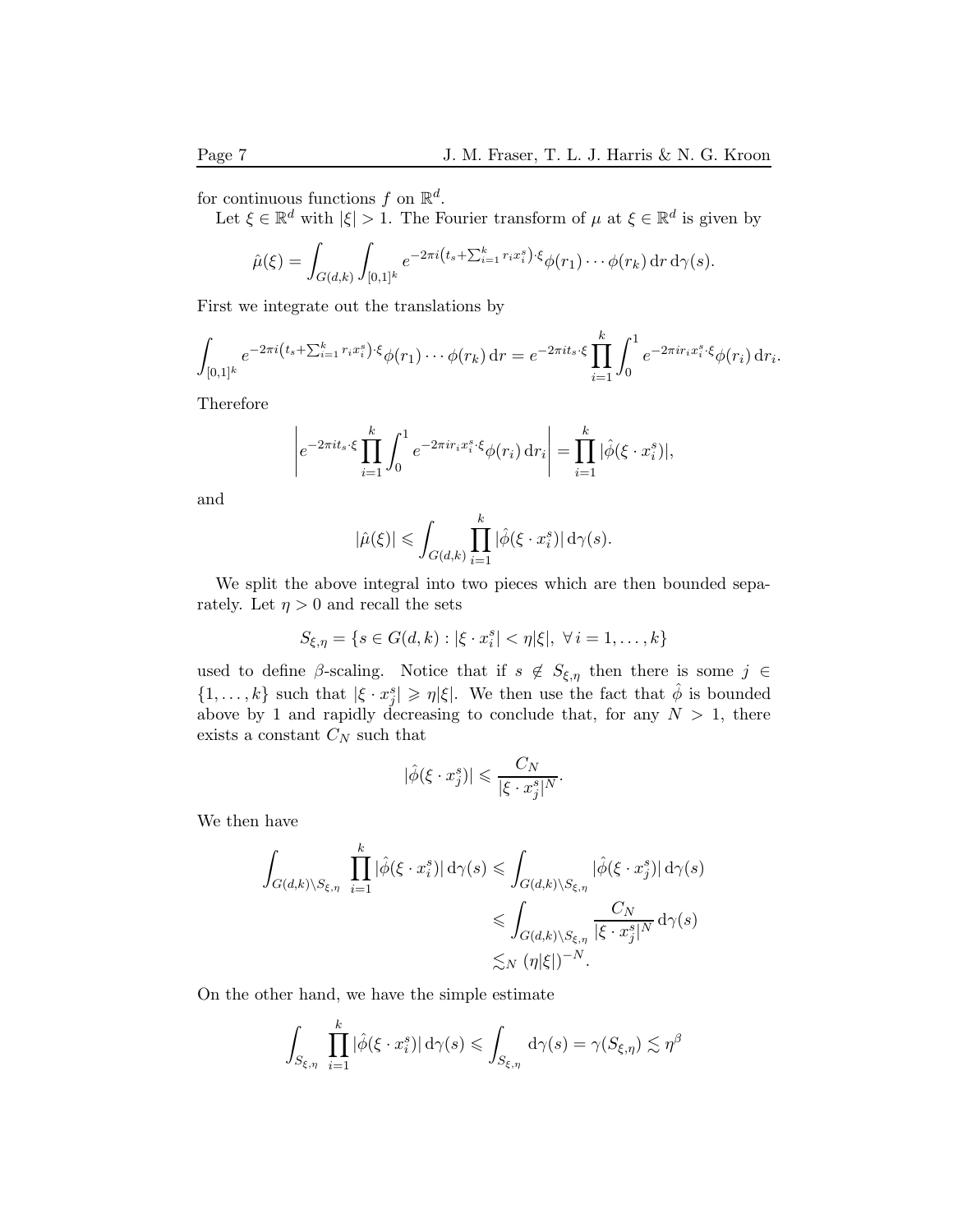where the final inequality is the only place where we use the  $\beta$ -scaling property. This gives

$$
|\hat{\mu}(\xi)| \leqslant \int_{G(d,k)} \prod_{i=1}^k |\hat{\phi}(\xi \cdot x_i^s)| \, \mathrm{d}\gamma(s) \lesssim_N \eta^{\beta} + (\eta|\xi|)^{-N}.
$$

Now let  $0 < \alpha < 1$  and set  $\eta = |\xi|^{-\alpha}$ . Then, setting  $N = \frac{\alpha \beta}{1 - \alpha}$  $\frac{\alpha \rho}{1-\alpha}$  yields

 $|\hat{\mu}(\xi)| \lesssim_{\alpha} |\xi|^{-\alpha\beta}.$ 

This proves dim<sub>F</sub>  $E \ge \min\{2\alpha\beta, d\}$  and letting  $\alpha \to 1$  gives dim<sub>F</sub>  $E \ge$  $\min\{2\beta, d\}$  as required. Moreover, if  $\beta > d/2$ , E has positive d-dimensional Lebesgue measure.

It remains to address the measurability issue mentioned earlier. If  $s \mapsto t_s$ is not measurable then we discretise  $\mu$  as follows. Let  $\{z_1, z_2, \ldots, z_m\}$  be a maximal  $(1/n)$ -separated set of points in  $\Gamma$  and define a measure  $\gamma_n$  by

$$
\gamma_n = C_{\gamma,n} \sum_{i=1}^m \gamma \Big( B(z_i, 1/n) \Big) \delta_{z_i}
$$

where  $C_{\gamma,n}$  is a normalisation constant chosen such that  $\gamma_n(G(d, k))$  $\gamma(G(d, k))$  and  $\delta_{z_i}$  is a Dirac mass at  $z_i$ . Then we may define measures  $\mu_n$  by replacing  $\gamma$  with  $\gamma_n$  in [\(3.1\)](#page-5-1). The argument given above shows that  $|\hat{\mu}_n(\xi)| \lesssim_\alpha |\xi|^{-\alpha\beta}$  for n sufficiently large. Moreover,  $(\mu_n)_n$  converges weakly to a measure  $\mu \in \mathcal{M}(E)$ , and the proof above goes through with this measure.  $\Box$ 

## 4. Proof of Proposition [2.2](#page-3-1)

<span id="page-7-0"></span>For  $0 < b < \dim_{\text{H}} \Gamma$ , Frostman's lemma, see [\[M95](#page-12-9), 8.17. Theorem], guarantees the existence of a compactly supported measure  $\gamma \in \mathcal{M}(\Gamma)$  such that,

<span id="page-7-1"></span>
$$
(4.1) \qquad \qquad \gamma(B(s,r)) \lesssim_b r^b
$$

for all  $s \in G(d, k)$  and  $r > 0$ . Straight from the definition of  $S_{\xi, \eta}$ , there exists a constant  $C \geq 1$  such that  $S_{\xi,\eta} \subseteq T_{\xi,\eta}$  where

$$
T_{\xi,\eta} := \{ s \in G(d,k) : d_{(d,k)}(s,t) < C\eta \text{ for some } t \in G(d,k) \text{ contained in } \xi^{\perp} \}
$$
\nwhere  $d_{(d,k)}$  is the metric defined in (1.1).

Let  $G_{\xi}$  denote the set of k-dimensional subspaces of  $\xi^{\perp}$  and note that  $G_{\xi}$ is a Grassmannian manifold isomorphic to  $G(d-1, k)$ . From the definition of the metric  $d_{(d,k)}$ , we have for  $t, t' \in G_{\xi}$  that  $d_{(d,k)}(t, t') = d_{(d-1,k)}(t, t')$ , i.e. it is safe to use the metric  $d_{(d,k)}$  on  $G_{\xi}$ .

Let

$$
\{B(t_i, \eta) \cap G_{\xi} : t_i \in G_{\xi}, 1 \leq i \leq N_{\eta}\}\
$$

be a minimal covering of  $G_{\xi}$  by  $\eta$ -balls noting that

<span id="page-7-2"></span>
$$
(4.2) \t\t N_{\eta} \lesssim \eta^{-k(d-1-k)}
$$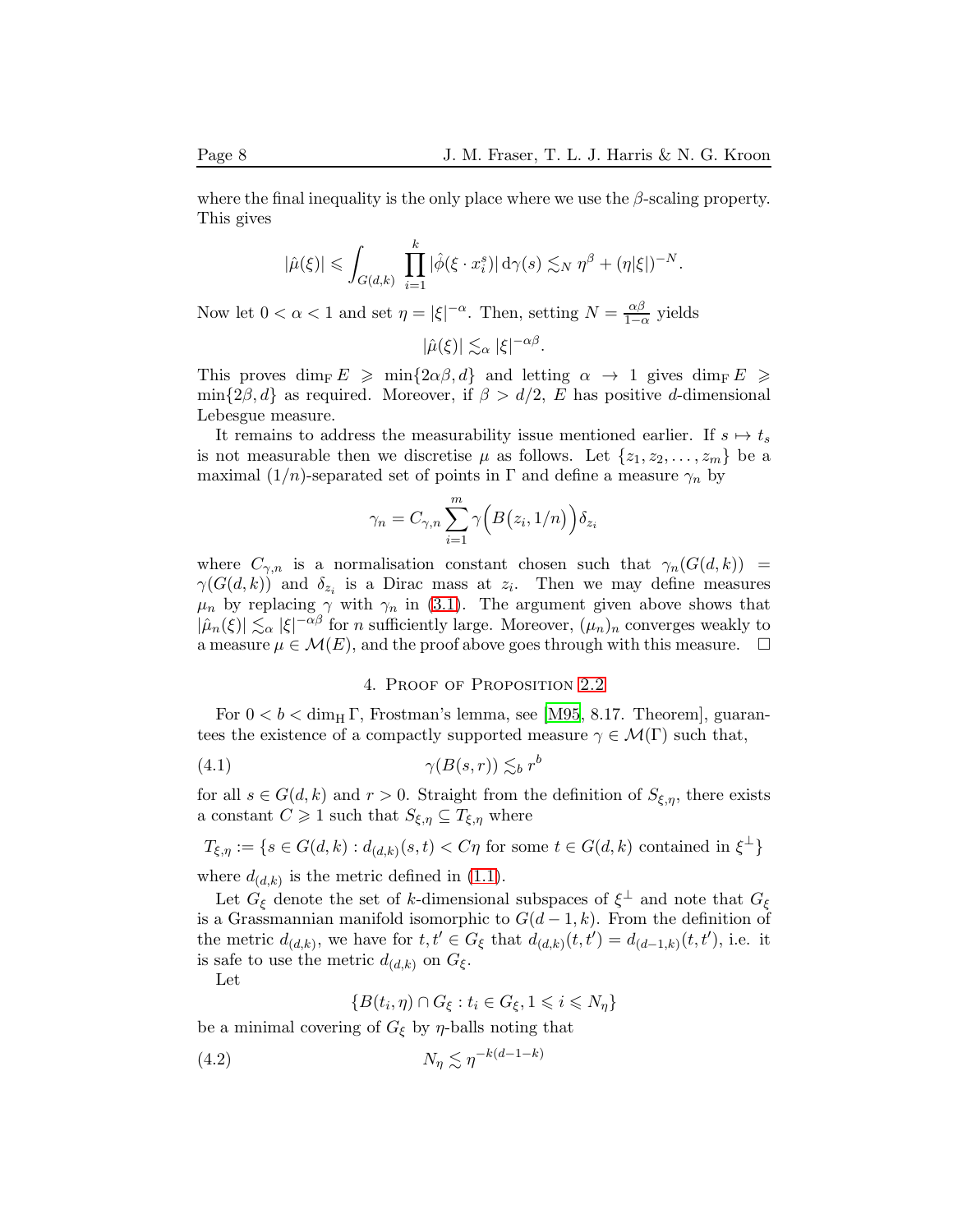where the exponent  $k(d-1-k)$  comes from the dimension of  $G_{\xi}$ . For  $s \in T_{\xi,\eta}$ there exists  $t \in G_{\xi}$  with  $d_{(d,k)}(s,t) < C\eta$  and  $t_i$ , the centre of a ball in the covering, such that  $d_{(d,k)}(t,t_i) < \eta$ . Therefore

<span id="page-8-1"></span>(4.3) 
$$
T_{\xi,\eta} \subseteq \bigcup_{i=1}^{N_{\eta}} B(t_i, (C+1)\eta)
$$

allowing us to relate coverings of  $G_{\xi}$  to coverings of  $T_{\xi,\eta}$ . Using [\(4.1\)](#page-7-1), [\(4.2\)](#page-7-2) and [\(4.3\)](#page-8-1) we get

$$
\gamma(S_{\xi,\eta}) \leq \gamma(T_{\xi,\eta}) \leq \sum_{i=1}^{N_{\eta}} \gamma(B(t_i,(C+1)\eta)) \lesssim_b \eta^{-k(d-1-k)}\eta^b = \eta^{b-k(d-1-k)}
$$

<span id="page-8-0"></span>completing the proof.

### 5. Proof of Proposition [2.5](#page-4-0)

Let  $\gamma$  be the normalised spherical measure on  $\Gamma$ . Let  $\xi \in \mathbb{R}^d \setminus \{0\}$  and  $\eta > 0$ . We may assume that  $\eta$  is much smaller than the diameter of Γ. Estimating  $\gamma(S_{\xi,\eta})$  immediately reduces to estimating the γ-volume of the intersection of the sphere  $\Gamma$  with the  $\eta$ -neighbourhood of a plane of the same dimension. This in turn reduces to understanding the intersection of spheres and planes. There are two types of such intersection: tangential and non-tangential. We need a parameter  $r$  to make this distinction more quantitative. In the nontangential case, the intersection of a  $(d-2)$ -dimensional sphere and a plane of the same dimension is itself a sphere of dimension  $(d-3)$ . (In the case  $d=3$ we think of a 0-dimensional sphere as two distinct points with centre given by the midpoint.) Let  $r > 0$  be the minimal distance from the centre of the intersection to the original sphere Γ. The case  $r = 0$  is then the tangential case. If  $r \leq 3\eta$ , then  $S_{\xi,\eta}$  is contained in a ball of radius  $\lesssim \sqrt{\eta}$ , where the square root comes from the basic geometry of a sphere. Therefore

$$
\gamma(S_{\xi,\eta}) \lesssim \sqrt{\eta}^{(d-2)} = \eta^{d/2-1}.
$$

On the other hand, if  $r > 3\eta$ , then  $S_{\xi,\eta}$  is contained in an  $\eta/\sqrt{r}$ -thickening of a sphere of dimension  $(d-3)$  and diameter  $\lesssim \sqrt{r}$ . This can be covered by

$$
\lesssim \left(\frac{\sqrt{r}}{\eta}\right)^{d-3} \frac{\eta/\sqrt{r}}{\eta} = \eta^{3-d} r^{d/2-2}
$$

many  $\eta$ -balls each of  $\gamma$  measure  $\lesssim \eta^{d-2}$ . Therefore,

$$
\gamma(S_{\xi,\eta}) \lesssim \eta\,r^{d/2-2} \lesssim \eta^{\min\{1,d/2-1\}}.
$$

Therefore,  $\Gamma$  is  $\min\{1, d/2 - 1\}$ -scaling, proving the claim.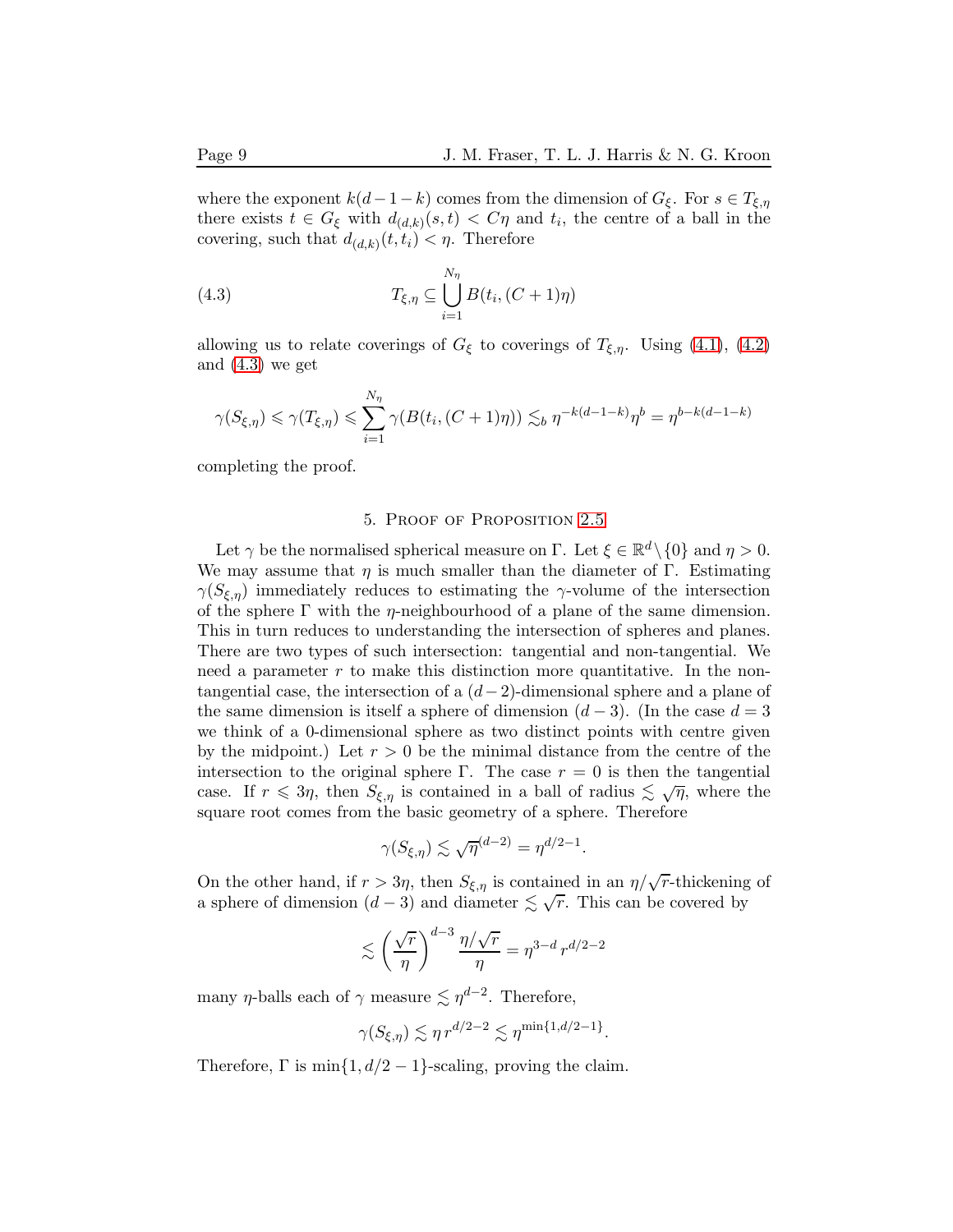### 6. Proof of Theorem [2.1](#page-4-2)

<span id="page-9-0"></span>The case  $d = 1$  is trivial, so assume that  $d \geqslant 2$ . The lower bound  $\dim_{\mathrm{F}} C^d \geqslant$  $d-1$  follows (for example) by using [\(6.5\)](#page-10-0) below and considering the measure defined by

<span id="page-9-4"></span>
$$
f \mapsto \int_{\mathbb{R}} \psi(r) \int_{S^{d-1}} f(rx, r) \, d\sigma(x) \, dr,
$$

for any non-negative Borel function f, where  $\sigma$  is the rotation invariant Borel probability measure on  $S^{d-1}$ , and  $\psi$  is a bump function on [1, 2] with  $\int \psi = 1$ .

Suppose for a contradiction that  $\dim_{\mathbb{F}} \mathcal{C}^d > d-1$ . Then there exists  $\alpha > d-1$ and a Borel probability measure  $\mu$  on  $\mathcal{C}^d$ , such that

(6.1) 
$$
|\widehat{\mu}(\xi)| \lesssim |\xi|^{-\alpha/2} \qquad \forall \xi \in \mathbb{R}^{d+1}.
$$

By symmetry, and by replacing  $\mu$  with  $f\mu$  for an appropriate bump function f (see [\[EPS15,](#page-12-11) Lemma 1]), it may be assumed that for some  $\varepsilon > 0$ ,

<span id="page-9-1"></span>(6.2) 
$$
\operatorname{spt} \mu \subseteq \{(\xi, |\xi|) \in \mathbb{R}^d \times \mathbb{R} : \varepsilon \leq |\xi| \leq 1/\varepsilon\}.
$$

Let  $\nu$  be the Borel probability measure on  $\mathcal{C}^d$  defined by

(6.3) 
$$
\int f d\nu = \int_{\mathbb{R}^d \times \mathbb{R}} \int_{S^{d-1}} f(|x|w, z) d\sigma(w) d\mu(x, z),
$$

for any non-negative Borel function  $f$ . Then

<span id="page-9-2"></span>
$$
\widehat{\nu}(\xi) = \int_{\mathbb{R}^d \times \mathbb{R}} \int_{S^{d-1}} e^{-2\pi i \langle \xi, (|x|w,z) \rangle} d\sigma(w) d\mu(x,z)
$$

$$
= \int_{\mathbb{R}^d \times \mathbb{R}} \int_{O(d)} e^{-2\pi i \langle \xi, (Ux,z) \rangle} d\lambda(U) d\mu(x,z)
$$

$$
= \int_{O(d)} \widehat{\mu}(U^*(\xi_1, \dots, \xi_d), \xi_{d+1}) d\lambda(U),
$$

where  $\lambda$  is the Haar probability measure on  $O(d)$ . Hence  $\nu$  satisfies

(6.4) 
$$
|\widehat{\nu}(\xi)| + \left|\widehat{\widetilde{\nu}}(\xi)\right| \lesssim |\xi|^{-\alpha/2} \qquad \forall \xi \in \mathbb{R}^{d+1},
$$

where  $\tilde{\nu}$  is the pushforward of  $\nu$  under  $(x_1, \ldots, x_d, x_{d+1}) \mapsto (x_1, \ldots, x_d, -x_{d+1}).$ Let  $\pi : \mathbb{R}^{d+1} \to \mathbb{R}$  be the map  $(x_1, \ldots, x_d, x_{d+1}) \mapsto x_{d+1}$ . Since  $\text{spt } \mu \subseteq \mathcal{C}^d$ , and by [\(6.2\)](#page-9-1), the formula [\(6.3\)](#page-9-2) can also be written as

<span id="page-9-3"></span>
$$
\int f d\nu = \int_{\mathbb{R}} \int_{S^{d-1}} f(zw, z) d\sigma(w) d\pi_{\#}\mu(z).
$$

Hence another expression for  $\hat{\nu}$  is

$$
\widehat{\nu}(\xi) = \int e^{-2\pi i z \xi_{d+1}} \widehat{\sigma}(z(\xi_1,\ldots,\xi_d)) d\pi_{\#}\mu(z).
$$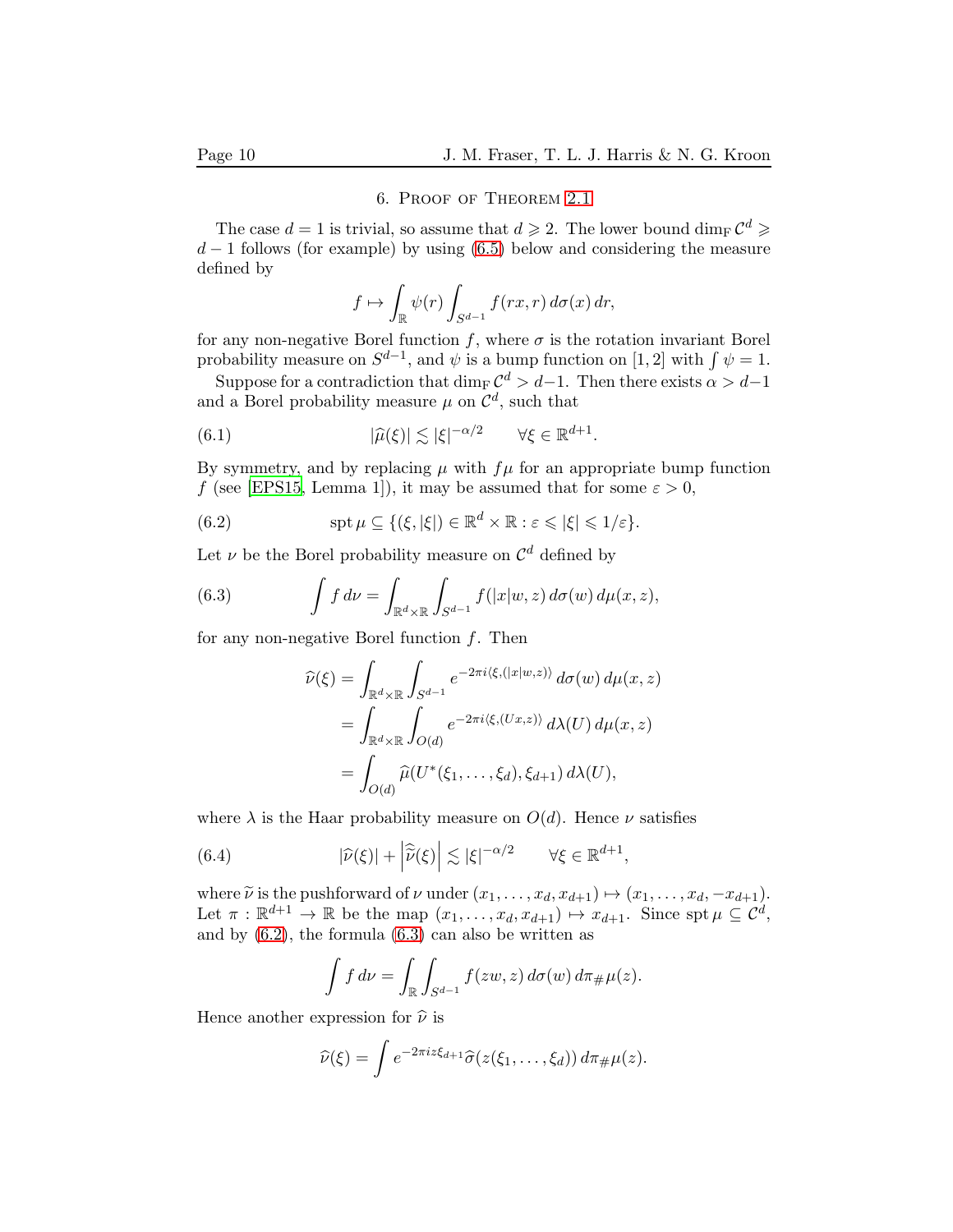Let  $\omega_{d-1}$  be the surface area of  $S^{d-1}$ . The asymptotic formula (see [\[G08](#page-12-13), Appendix B])

<span id="page-10-0"></span>(6.5) 
$$
\widehat{\sigma}(\xi) = \frac{2}{\omega_{d-1}} |\xi|^{-(d-1)/2} \cos \left( 2\pi |\xi| - \frac{\pi (d-1)}{4} \right) + O\left( |\xi|^{-(d+1)/2} \right),
$$

gives, by taking  $\xi_{d+1} = |(\xi_1, \ldots, \xi_d)|$ ,

$$
e^{\frac{i\pi(d-1)}{4}}\hat{\nu}(\xi,|\xi|) + e^{\frac{-i\pi(d-1)}{4}}\hat{\tilde{\nu}}(\xi,|\xi|)
$$
  
= 
$$
\frac{4}{\omega_{d-1}}|\xi|^{-(d-1)/2} \int z^{-(d-1)/2} \cos^2\left(2\pi|\xi|z - \frac{\pi(d-1)}{4}\right) d\pi_{\#}\mu(z) + O\left(|\xi|^{-(d+1)/2}\right).
$$

Comparing [\(6.4\)](#page-9-3) to the above will give a contradiction, by the following identity:

<span id="page-10-1"></span>(6.6) 
$$
\lim_{r \to \infty} \int \cos^2 (rz + t) d\pi_{\#}\mu(z) = 1/2 \quad \forall t \in \mathbb{R}.
$$

It remains to prove [\(6.6\)](#page-10-1). Since  $d \ge 2$  and  $\alpha/2 > (d-1)/2 \ge 1/2$ , condition [\(6.1\)](#page-9-4) gives  $\pi_{\#}\mu \in L^2(\mathbb{R})$  (see e.g. [\[M15,](#page-12-7) Theorem 3.3]). Hence  $\pi_{\#}\mu \in L^1(\mathbb{R})$ with  $\|\pi_{\#}\mu\|_1 = 1$ , and [\(6.6\)](#page-10-1) then follows by approximating  $\pi_{\#}\mu$  in  $L^1$  with a finite linear combination of characteristic functions of disjoint intervals.

## 7. Further work and some questions

The simplicity of Oberlin's argument in [\[O06](#page-12-3)] makes it very appealing to try to adapt it to a range of different problems, such as the ones we consider here. Another problem is the following dual to the Kakeya problem, motivated by work of Wolff [\[W97](#page-12-14)]. Suppose  $E \subseteq \mathbb{R}^d$  contains a sphere of every radius  $r \in (0,1)$ . Wolff [\[W97](#page-12-14)] proved that E necessarily has Hausdorff dimension d. This result was proved by Kolasa and Wolff for  $d \geq 3$  [\[KW99](#page-12-15)], which is much easier than the  $d = 2$  case. Here there is a trivial lower bound of  $d - 1$  for the Fourier dimension, since a single sphere in  $\mathbb{R}^d$  has Fourier dimension  $d-1$ , see [\[M15](#page-12-7), Equation (3.42)]. For Kakeya sets there is no non-trivial bound since line segments have Fourier dimension 0 for  $d \geq 2$ . Despite non-trivial estimates existing for the Fourier dimension of Kakeya sets, we are unaware of any improvement over the trivial lower bound for the dual problem and pose this as a question.

<span id="page-10-2"></span>Question 7.1. If  $E \subseteq \mathbb{R}^d$  contains a sphere of every radius  $r \in (0,1)$ , then is it true that dim<sub>F</sub>  $E = d$ ?

For E as in Question [7.1,](#page-10-2) for every  $r \in (0,1)$  there is a centre  $x_r$  such that

$$
x_r + r\theta \in E
$$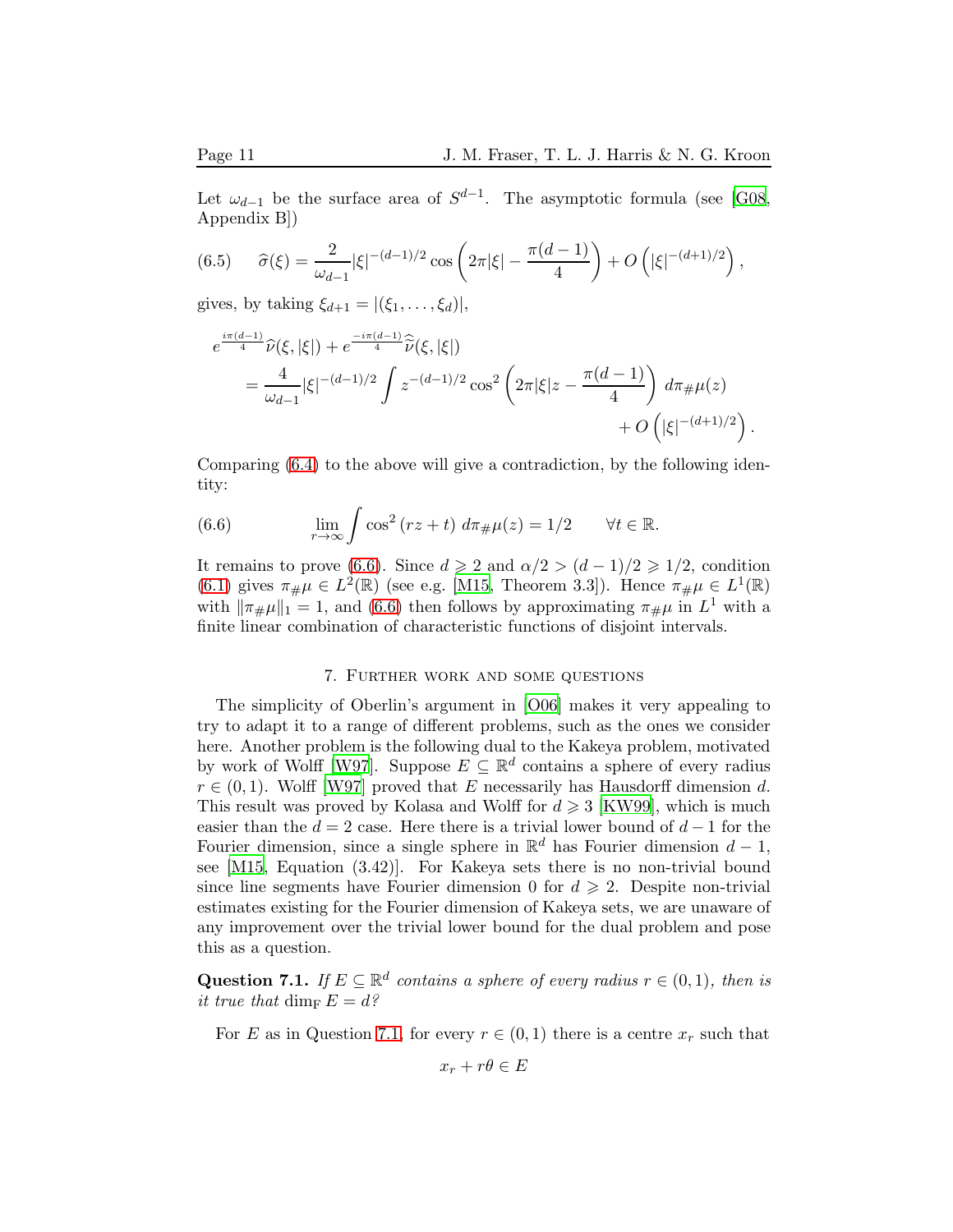for all  $\theta \in S^{d-1}$ . One can try to adapt Oberlin's argument by defining a measure  $\mu$  on E as in [\(3.1\)](#page-5-1) by, for example,

$$
\int_{E} f d\mu = \int_{0}^{1} \int_{S^{d-1}} f(x_r + r\theta) \phi(r) d\sigma^{d-1}\theta dr
$$

where  $\sigma^{d-1}$  is the spherical measure on  $S^{d-1}$ . Using Fubini's theorem the Fourier transform of  $\mu$  at  $\xi \in \mathbb{R}^d$  is then

$$
\hat{\mu}(\xi) = \int_{S^{d-1}} \int_0^1 e^{-2\pi i (x_r + r\theta) \cdot \xi} \phi(r) \, dr \, d\sigma^{d-1} \theta.
$$

The problem now comes that the centre  $x_r$  depends on r (not on  $\theta$  for example) and so cannot be integrated out to reduce the problem to studying the Fourier transform of  $\phi$ . Alternatively, one could try to associate the Schwartz function  $\phi$  with the parameter  $\theta$ , but this leads to a very awkward integral.

Another very intriguing problem is, of course, the Fourier analytic formulation of the Kakeya problem.

<span id="page-11-3"></span>Question 7.2. If  $E \subseteq \mathbb{R}^d$  contains a unit line segment in every direction, then is it true that dime  $E = d$ ?

We are not aware of any improvements over  $\dim_{\mathbf{F}} E \geqslant 2$  for Kakeya sets E. This estimate follows from Corollary [2.4.](#page-3-3) Oberlin only gives this result for  $d = 2$  and the improvement we obtain requires the additional geometric argument used in proving Proposition [2.2.](#page-3-1) We have some doubts about a positive answer to Question [7.2](#page-11-3) in general.

The measures  $\mu$  we use in this paper do not take into account the specific placement of the lines (or k-dimensional balls); indeed, when bounding the Fourier transform of  $\mu$  the dependency on the translation  $t_s$  is simply removed by making a trivial estimate. It would be interesting to try to modify the measure to account for translations, but we do not know how to do this in an effective way.

#### **ACKNOWLEDGEMENTS**

We thank Pertti Mattila for helpful discussions, especially for pointing out the papers [\[EPS15](#page-12-11), [O14\]](#page-12-10). We also thank Pablo Shmerkin for helpful discussions and Tuomas Orponen for pointing out some references.

#### **REFERENCES**

- <span id="page-11-0"></span>[B28] A. Besicovitch. On Kakeya's problem and a similar one, Math. Z., 27, (1928), 312–320.
- <span id="page-11-2"></span>[B91] J. Bourgain. Besicovitch type maximal operators and applications to Fourier analysis, Geom. Func. Anal., 1, (1991), 147–187.
- <span id="page-11-1"></span>[D71] R. Davies. Some remarks on the Kakeya problem, Math. Proc. Camb. Philos. Soc., 69, (1971), 417–421.